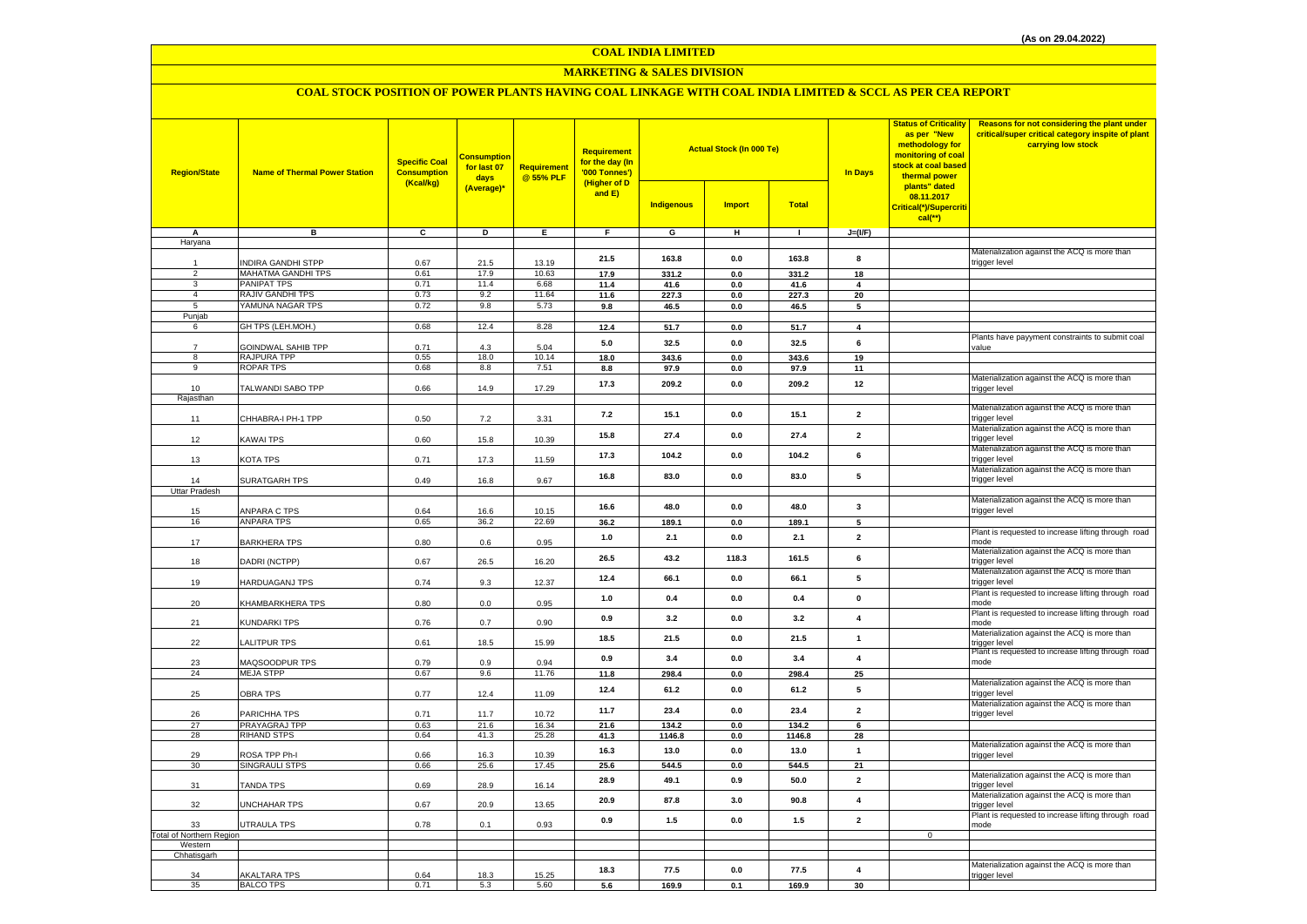#### **COAL INDIA LIMITED**

# **MARKETING & SALES DIVISION**

# **COAL STOCK POSITION OF POWER PLANTS HAVING COAL LINKAGE WITH COAL INDIA LIMITED & SCCL AS PER CEA REPORT**

| <b>Region/State</b> | <b>Name of Thermal Power Station</b>  | <b>Specific Coal</b><br><b>Consumption</b><br>(Kcal/kg) | <b>Consumption</b><br>for last 07<br>days<br>(Average)* | <b>Requirement</b><br>@ 55% PLF | <b>Requirement</b><br>for the day (In<br>'000 Tonnes')<br>(Higher of D<br>and E) | <b>Indigenous</b> | <b>Actual Stock (In 000 Te)</b><br><b>Import</b> | <b>Total</b> | <b>In Days</b>           | <b>Status of Criticality</b><br>as per "New<br>methodology for<br>monitoring of coal<br><mark>stock at coal based</mark><br>thermal power<br>plants" dated<br>08.11.2017<br>Critical(*)/Supercriti<br>$cal$ (**) | Reasons for not considering the plant under<br>critical/super critical category inspite of plant<br>carrying low stock |
|---------------------|---------------------------------------|---------------------------------------------------------|---------------------------------------------------------|---------------------------------|----------------------------------------------------------------------------------|-------------------|--------------------------------------------------|--------------|--------------------------|------------------------------------------------------------------------------------------------------------------------------------------------------------------------------------------------------------------|------------------------------------------------------------------------------------------------------------------------|
| A                   | в                                     | c                                                       | D                                                       | Ε                               | F                                                                                | G                 | н                                                | $\mathbf{I}$ | $J=(VF)$                 |                                                                                                                                                                                                                  |                                                                                                                        |
|                     |                                       |                                                         |                                                         |                                 | 4.9                                                                              | 7.1               | 0.0                                              | 7.1          | $\mathbf{1}$             |                                                                                                                                                                                                                  | Materialization against the ACQ is more than                                                                           |
| 36<br>37            | BANDAKHAR TPP<br><b>BARADARHA TPS</b> | 0.71<br>0.77                                            | 4.9<br>20.5                                             | 2.81<br>12.25                   | 20.5                                                                             |                   |                                                  | 220.5        | 11                       |                                                                                                                                                                                                                  | trigger level                                                                                                          |
| 38                  | <b>BHILAI TPS</b>                     | 0.76                                                    | 7.9                                                     | 5.01                            | 7.9                                                                              | 220.5<br>120.2    | 0.0<br>0.0                                       | 120.2        | 15                       |                                                                                                                                                                                                                  |                                                                                                                        |
|                     |                                       |                                                         |                                                         |                                 |                                                                                  |                   |                                                  |              |                          |                                                                                                                                                                                                                  | Materialization against the ACQ is more than                                                                           |
| 39                  | <b>BINJKOTE TPP</b>                   | 0.75                                                    | $0.0\,$                                                 | 5.95                            | 6.0                                                                              | 25.1              | 0.0                                              | 25.1         | $\overline{\mathbf{4}}$  |                                                                                                                                                                                                                  | trigger level                                                                                                          |
| 40                  | <b>DSPM TPS</b>                       | 0.69                                                    | 9.0                                                     | 4.56                            | 9.0                                                                              | 58.0              | 0.0                                              | 58.0         | 6                        |                                                                                                                                                                                                                  |                                                                                                                        |
| 41                  | <b>KORBA STPS</b>                     | 0.67                                                    | 43.1                                                    | 22.94                           | 43.1                                                                             | 546.3             | $0.0\,$                                          | 546.3        | 13                       |                                                                                                                                                                                                                  |                                                                                                                        |
| 42                  | KORBA-WEST TPS                        | 0.78                                                    | 18.7                                                    | 13.79                           | 18.7                                                                             | 226.3             | 0.0                                              | 226.3        | 12                       |                                                                                                                                                                                                                  |                                                                                                                        |
| 43                  | <b>LARA TPP</b>                       | 0.66                                                    | 20.8                                                    | 13.92                           | 20.8                                                                             | 390.7             | 0.0                                              | 390.7        | 19                       |                                                                                                                                                                                                                  |                                                                                                                        |
| 44                  | <b>VAWAPARA TPP</b>                   | 0.79                                                    | 0.0                                                     | 6.28                            | 6.3                                                                              | 16.3              | 0.0                                              | 16.3         | 3                        |                                                                                                                                                                                                                  | Materialization against the ACQ is more than<br>rigger level                                                           |
|                     |                                       |                                                         |                                                         |                                 |                                                                                  |                   |                                                  |              |                          |                                                                                                                                                                                                                  | Supply restricted considering high stock at their                                                                      |
| 45                  | <b>PATHADI TPP</b>                    | 0.65                                                    | 42                                                      | 5.18                            | 5.2                                                                              | 31.3              | 0.0                                              | 31.3         | 6                        |                                                                                                                                                                                                                  | hne                                                                                                                    |
| 46                  | SIPAT STPS                            | 0.68                                                    | 29.0                                                    | 26.62                           | 29.0                                                                             | 575.0             | 0.0                                              | 575.0        | 20                       |                                                                                                                                                                                                                  |                                                                                                                        |
| 47                  | TAMNAR TPP                            | 0.84                                                    | 33.2                                                    | 26.52                           | 33.2                                                                             | 117.1             | 0.0                                              | 117.1        | $\overline{\mathbf{4}}$  |                                                                                                                                                                                                                  | Materialization against the ACQ is more than                                                                           |
|                     |                                       |                                                         |                                                         |                                 |                                                                                  |                   |                                                  |              |                          |                                                                                                                                                                                                                  | trigger level<br>Materialization against the ACQ is more than                                                          |
| 48                  | <b>JCHPINDA TPP</b>                   | 0.75                                                    | 13.9                                                    | 14.22                           | 14.2                                                                             | 153.8             | 0.0                                              | 153.8        | 11                       |                                                                                                                                                                                                                  | trigger level                                                                                                          |
| Gujarat             |                                       |                                                         |                                                         |                                 |                                                                                  |                   |                                                  |              |                          |                                                                                                                                                                                                                  |                                                                                                                        |
|                     |                                       |                                                         |                                                         |                                 | 9.6                                                                              | 89.5              | 0.0                                              | 89.5         | 9                        |                                                                                                                                                                                                                  | Materialization against the ACQ is more than                                                                           |
| 49                  | <b>GANDHI NAGAR TPS</b>               | 0.69                                                    | 9.6                                                     | 5.71                            |                                                                                  |                   |                                                  |              |                          |                                                                                                                                                                                                                  | trigger level                                                                                                          |
| 50                  | SABARMATI (D-F STATIONS)              | 0.57                                                    | 4.9                                                     | 2.74                            | 4.9                                                                              | 29.5              | 69.7                                             | 99.2         | #REF!                    |                                                                                                                                                                                                                  |                                                                                                                        |
|                     |                                       |                                                         |                                                         |                                 | 14.6                                                                             | 49.4              | 0.0                                              | 49.4         | 3                        |                                                                                                                                                                                                                  | Materialization against the ACQ is more than                                                                           |
| 51                  | UKAI TPS                              | 0.67                                                    | 14.6                                                    | 9.85                            |                                                                                  |                   |                                                  |              |                          |                                                                                                                                                                                                                  | rigger level<br>Materialization against the ACQ is more than                                                           |
| 52                  | <b>WANAKBORI TPS</b>                  | 0.67                                                    | 28.7                                                    | 20.22                           | 28.7                                                                             | 149.2             | 0.0                                              | 149.2        | 5                        |                                                                                                                                                                                                                  | trigger level                                                                                                          |
| Madhya Pradesh      |                                       |                                                         |                                                         |                                 |                                                                                  |                   |                                                  |              |                          |                                                                                                                                                                                                                  |                                                                                                                        |
| 53                  | AMARKANTAK EXT TPS                    | 0.65                                                    | 3.0                                                     | 1.80                            | 3.0                                                                              | 47.7              | 0.0                                              | 47.7         | 16                       |                                                                                                                                                                                                                  |                                                                                                                        |
| 54                  | ANUPPUR TPP                           | 0.65                                                    | 18.9                                                    | 10.31                           | 18.9                                                                             | 274.0             | 0.0                                              | 274.0        | 15                       |                                                                                                                                                                                                                  |                                                                                                                        |
|                     |                                       |                                                         |                                                         |                                 |                                                                                  |                   |                                                  |              |                          |                                                                                                                                                                                                                  | Materialization against the ACQ is more than                                                                           |
| 55                  | <b>BINA TPS</b>                       | 0.74                                                    | 7.3                                                     | 4.88                            | 7.3                                                                              | 41.0              | 0.0                                              | 41.0         | 6                        |                                                                                                                                                                                                                  | rigger level                                                                                                           |
|                     |                                       |                                                         |                                                         |                                 | 23.2                                                                             | 78.7              | 4.7                                              | 83.4         | $\overline{4}$           |                                                                                                                                                                                                                  | Materialization against the ACQ is more than                                                                           |
| 56                  | <b>GADARWARA TPP</b>                  | 0.66                                                    | 23.2                                                    | 13.93                           |                                                                                  |                   |                                                  |              |                          |                                                                                                                                                                                                                  | trigger level<br>Materialization against the ACQ is more than                                                          |
| 57                  | KHARGONE STPP                         | 0.60                                                    | 9.5                                                     | 10.45                           | 10.4                                                                             | 162.4             | 125.1                                            | 287.5        | 28                       |                                                                                                                                                                                                                  | trigger level                                                                                                          |
| 58                  | SANJAY GANDHI TPS                     | 0.82                                                    | 14.7                                                    | 14.57                           | 14.7                                                                             | 34.1              | 0.0                                              | 34.1         | $\overline{\phantom{a}}$ |                                                                                                                                                                                                                  | Non payment of dues                                                                                                    |
| 59                  | <b>SATPURA TPS</b>                    | 0.67                                                    | 7.5                                                     | 11.79                           | 11.8                                                                             | 52.4              | 0.0                                              | 52.4         | $\overline{4}$           |                                                                                                                                                                                                                  | Non Payment of Dues                                                                                                    |
|                     |                                       |                                                         |                                                         |                                 |                                                                                  |                   |                                                  |              |                          |                                                                                                                                                                                                                  | Materialization against the ACQ is more than                                                                           |
| 60                  | <b>SEIONI TPP</b>                     | 0.64                                                    | 9.0                                                     | 5.06                            | 9.0                                                                              | 19.9              | 0.0                                              | 19.9         | $\overline{\mathbf{2}}$  |                                                                                                                                                                                                                  | trigger level                                                                                                          |
| 61                  | SHREE SINGAJI TPP                     | 0.71                                                    | 32.4                                                    | 23.50                           | 32.4                                                                             | 117.3             | 0.0                                              | 117.3        | $\overline{4}$           |                                                                                                                                                                                                                  | Non Payment of Dues                                                                                                    |
| 62                  | <b>VINDHYACHAL STPS</b>               | 0.69                                                    | 65.6                                                    | 43.60                           | 65.6                                                                             | 1631.7            | 0.0                                              | 1631.7       | 25                       |                                                                                                                                                                                                                  |                                                                                                                        |
| Maharashtra         |                                       |                                                         |                                                         |                                 |                                                                                  |                   |                                                  |              |                          |                                                                                                                                                                                                                  |                                                                                                                        |
| 63                  | AMRAVATI TPS                          | 0.62                                                    | 19.9                                                    | 11.07                           | 19.9                                                                             | 74.3              | 0.0                                              | 74.3         | $\overline{4}$           |                                                                                                                                                                                                                  | Materialization against the ACQ is more than<br>trigger level                                                          |
| 64                  | <b>BHUSAWAL TPS</b>                   | 0.72                                                    | 16.5                                                    | 11.44                           | 16.5                                                                             | 30.6              | 0.0                                              | 30.6         | $\overline{2}$           |                                                                                                                                                                                                                  | Non payment of dues                                                                                                    |
| 65                  | <b>BUTIBORI TPP</b>                   | 0.67                                                    | 0.0                                                     | 5.31                            | 5.3                                                                              | 59.7              | 0.0                                              | 59.7         | 11                       |                                                                                                                                                                                                                  |                                                                                                                        |
| 66                  | CHANDRAPUR(MAHARASHTRA) STPS          | 0.78                                                    | 41.0                                                    | 30.17                           | 41.0                                                                             | 274.7             | 0.0                                              | 274.7        | $\overline{7}$           |                                                                                                                                                                                                                  | Non payment of dues                                                                                                    |
|                     |                                       |                                                         |                                                         |                                 |                                                                                  |                   |                                                  |              |                          |                                                                                                                                                                                                                  | Materialization against the ACQ is more than                                                                           |
| 67                  | DAHANU TPS                            | 0.62                                                    | 6.6                                                     | 4.09                            | 6.6                                                                              | 1.9               | 0.0                                              | 1.9          | $\pmb{\mathsf{o}}$       |                                                                                                                                                                                                                  | trigger level                                                                                                          |
|                     |                                       |                                                         |                                                         |                                 | 8.2                                                                              | 59.1              | 0.0                                              | 59.1         | $\boldsymbol{7}$         |                                                                                                                                                                                                                  | Materialization against the ACQ is more than                                                                           |
| 68                  | DHARIWAL TPP                          | 0.67                                                    | 8.2                                                     | 5.34                            |                                                                                  |                   |                                                  |              |                          |                                                                                                                                                                                                                  | trigger level<br>Materialization against the ACQ is more than                                                          |
| 69                  | <b>GMR WARORA TPS</b>                 | 0.67                                                    | 8.9                                                     | 5.29                            | 8.9                                                                              | 44.0              | 0.0                                              | 44.0         | 5                        |                                                                                                                                                                                                                  | trigger level                                                                                                          |
|                     |                                       |                                                         |                                                         |                                 |                                                                                  |                   |                                                  |              |                          |                                                                                                                                                                                                                  | Materialization against the ACQ is more than                                                                           |
| 70                  | <b>CHAPARKHEDA TPS</b>                | 0.89                                                    | 20.6                                                    | 15.72                           | 20.6                                                                             | 122.5             | 0.0                                              | 122.5        | 6                        |                                                                                                                                                                                                                  | trigger level                                                                                                          |
| 71                  | <b>KORADI TPS</b>                     | 0.76                                                    | 32.0                                                    | 22.08                           | 32.0                                                                             | 543               | 0.0                                              | 54.3         | $\overline{2}$           |                                                                                                                                                                                                                  | Non payment of dues                                                                                                    |
|                     |                                       |                                                         |                                                         |                                 | 31.2                                                                             | 41.2              | 75.0                                             | 116.2        | $\overline{\mathbf{4}}$  |                                                                                                                                                                                                                  | Materialization against the ACQ is more than                                                                           |
| 72                  | MAUDA TPS                             | 0.70                                                    | 31.2                                                    | 21.29                           |                                                                                  |                   |                                                  |              |                          |                                                                                                                                                                                                                  | trigger level                                                                                                          |
| 73                  | <b>NASIK TPS</b>                      | 0.81                                                    | 8.6                                                     | 6.72                            | 8.6                                                                              | 16.7              | 0.0                                              | 16.7         | $\overline{\mathbf{2}}$  |                                                                                                                                                                                                                  | Non payment of dues                                                                                                    |
| 74                  | PARAS TPS                             | 0.74                                                    | 6.9                                                     | 4.90                            | 6.9                                                                              | 16.8              | 0.0                                              | 16.8         | $\overline{\mathbf{2}}$  |                                                                                                                                                                                                                  | Non payment of dues                                                                                                    |
| 75                  | <b>PARLITPS</b>                       | 0.67                                                    | 8.9                                                     | 6.65                            | 8.9                                                                              | 73.0              | 0.0                                              | 73.0         | 8                        |                                                                                                                                                                                                                  | Non payment of dues                                                                                                    |
| 76                  | <b>SOLAPUR STPS</b>                   | 0.56                                                    | 18.8                                                    | 9.73                            | 18.8                                                                             | 55.0              | 2.6                                              | 57.6         | 3                        |                                                                                                                                                                                                                  | Materialization against the ACQ is more than<br>trigger level                                                          |
|                     |                                       |                                                         |                                                         |                                 |                                                                                  |                   |                                                  |              |                          |                                                                                                                                                                                                                  |                                                                                                                        |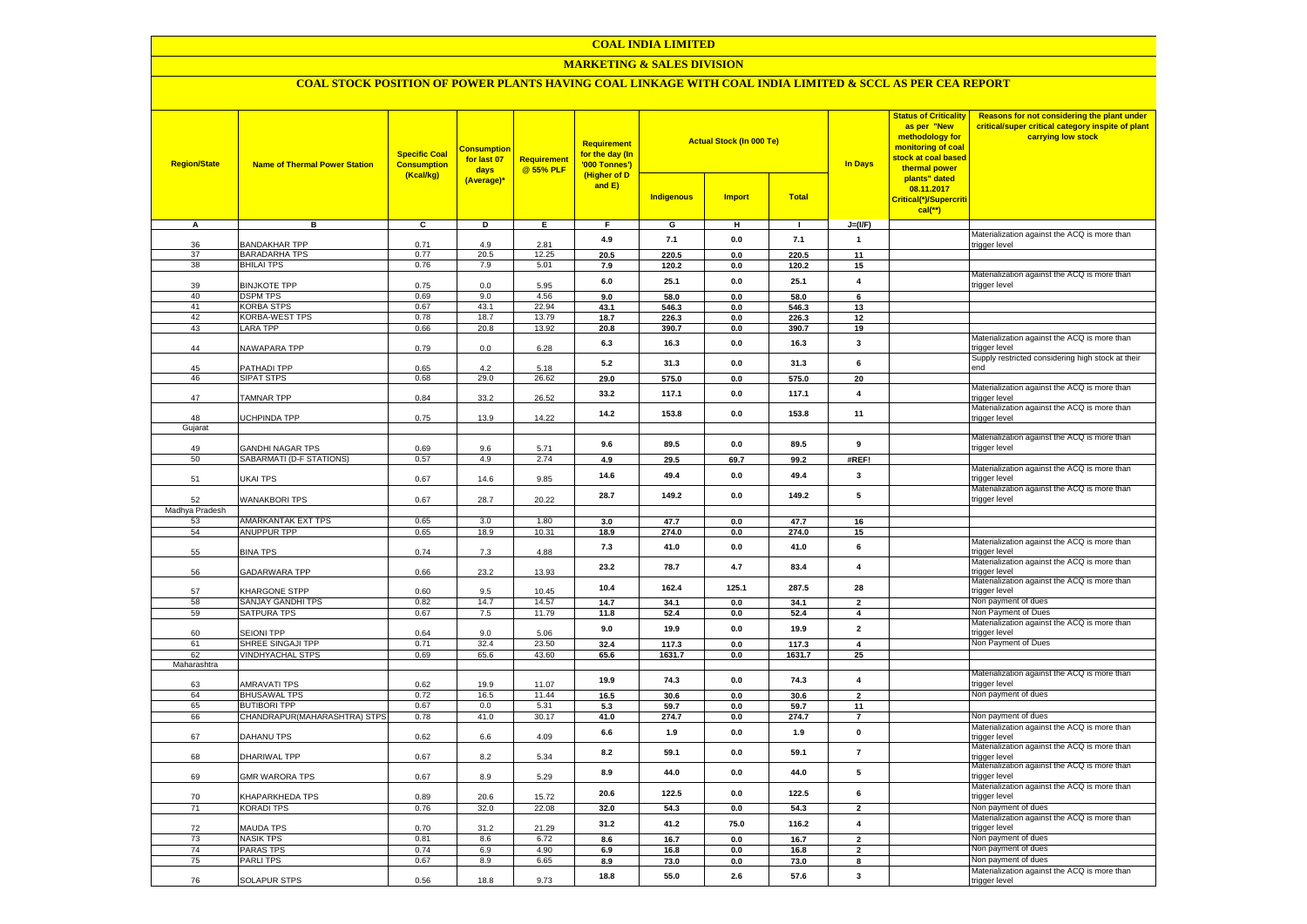#### **COAL INDIA LIMITED**

# **MARKETING & SALES DIVISION**

# **COAL STOCK POSITION OF POWER PLANTS HAVING COAL LINKAGE WITH COAL INDIA LIMITED & SCCL AS PER CEA REPORT**

| <b>Region/State</b>             | <b>Name of Thermal Power Station</b>       | <b>Specific Coal</b><br><b>Consumption</b><br>(Kcal/kg) | <b>Consumption</b><br>for last 07<br>days<br>(Average)* | <b>Requirement</b><br>@ 55% PLF | <b>Requirement</b><br>for the day (In<br>'000 Tonnes')<br>(Higher of D<br>and E) | <b>Indigenous</b> | <b>Actual Stock (In 000 Te)</b><br>Total<br><b>Import</b> |                | <b>Status of Criticality</b><br>as per "New<br>methodology for<br>monitoring of coal<br>stock at coal based<br>In Days<br>thermal power<br>plants" dated<br>08.11.2017<br>Critical(*)/Supercriti<br>$cal$ (**) |             | Reasons for not considering the plant under<br>critical/super critical category inspite of plant<br>carrying low stock |
|---------------------------------|--------------------------------------------|---------------------------------------------------------|---------------------------------------------------------|---------------------------------|----------------------------------------------------------------------------------|-------------------|-----------------------------------------------------------|----------------|----------------------------------------------------------------------------------------------------------------------------------------------------------------------------------------------------------------|-------------|------------------------------------------------------------------------------------------------------------------------|
| А                               | в                                          | $\mathbf{c}$                                            | D                                                       | Е.                              | F.                                                                               | G                 | н                                                         | $\mathbf{L}$   | $J=(I/F)$                                                                                                                                                                                                      |             |                                                                                                                        |
|                                 |                                            |                                                         |                                                         |                                 | 45.5                                                                             | 191.1             | 0.0                                                       | 191.1          | $\overline{\mathbf{4}}$                                                                                                                                                                                        |             | Materialization against the ACQ is more than                                                                           |
| 77<br>78                        | <b>TIRORA TPS</b><br>WARDHA WARORA TPP     | 0.66                                                    | 45.5<br>5.0                                             | 28.73<br>4.71                   | 5.0                                                                              |                   |                                                           |                | $\overline{27}$                                                                                                                                                                                                |             | trigger level                                                                                                          |
| <b>Total of Western Region</b>  |                                            | 0.66                                                    |                                                         |                                 |                                                                                  | 136.6             | 0.0                                                       | 136.6          |                                                                                                                                                                                                                | $\mathbf 0$ |                                                                                                                        |
| Southern                        |                                            |                                                         |                                                         |                                 |                                                                                  |                   |                                                           |                |                                                                                                                                                                                                                |             |                                                                                                                        |
| Andhra Pradesh                  |                                            |                                                         |                                                         |                                 |                                                                                  |                   |                                                           |                |                                                                                                                                                                                                                |             |                                                                                                                        |
| 79                              | DAMODARAM SANJEEVAIAH TPS                  | 0.66                                                    | 10.7                                                    | 13.85                           | 13.8                                                                             | 142.9             | 0.0                                                       | 142.9          | 10                                                                                                                                                                                                             |             | Materialization against the ACQ is more than<br>trigger level                                                          |
| 80                              | Dr. N.TATA RAO TPS                         | 0.77                                                    | 28.6                                                    | 17.90                           | 28.6                                                                             | 36.5              | 0.0                                                       | 36.5           | $\mathbf{1}$                                                                                                                                                                                                   |             | Materialization against the ACQ is more than<br>trigger level                                                          |
| 81                              | PAINAMPURAM TPP                            | 0.59                                                    | 16.2                                                    | 10.21                           | 16.2                                                                             | 53.2              | 91.8                                                      | 144.9          | 9                                                                                                                                                                                                              |             | Materialization against the ACQ is more than<br>trigger level                                                          |
| 82                              | RAYALASEEMA TPS                            | 0.76                                                    | 21.6                                                    | 16.60                           | 21.6                                                                             | 28.7              | 0.0                                                       | 28.7           | $\mathbf{1}$                                                                                                                                                                                                   |             | Materialization against the ACQ is more than<br>trigger level                                                          |
| 83                              | SIMHADRI                                   | 0.78                                                    | 33.5                                                    | 20.54                           | 33.5                                                                             | 185.1             | 79.3                                                      | 264.4          | 8                                                                                                                                                                                                              |             | Materialization against the ACQ is more than<br>trigger level<br>Materialization against the ACQ is more than          |
| 84                              | SGPL TPP                                   | 0.53                                                    | 17.3                                                    | 9.26                            | 17.3                                                                             | 16.3              | 160.5                                                     | 176.8          | 10                                                                                                                                                                                                             |             | trigger level                                                                                                          |
| 85                              | <b>VIZAG TPP</b>                           | 0.67                                                    | 9.4                                                     | 9.20                            | 9.4                                                                              | 77.3              | 0.0                                                       | 77.3           | $\overline{\mathbf{8}}$                                                                                                                                                                                        |             |                                                                                                                        |
| Karnataka                       |                                            |                                                         |                                                         |                                 |                                                                                  |                   |                                                           |                |                                                                                                                                                                                                                |             |                                                                                                                        |
| 86                              | <b>BELLARY TPS</b>                         | 0.63                                                    | 18.7                                                    | 14.23                           | 18.7                                                                             | 55.7              | 0.0                                                       | 55.7           | $\mathbf{3}$                                                                                                                                                                                                   |             | Materialization against the ACQ is more than<br>trigger level<br>Materialization against the ACQ is more than          |
| 87                              | KUDGI STPP                                 | 0.63                                                    | 21.9                                                    | 19.90                           | 21.9                                                                             | 72.3              | 0.0                                                       | 72.3           | 3                                                                                                                                                                                                              |             | trigger level<br>Materialization against the ACQ is more than                                                          |
| 88                              | RAICHUR TPS                                | 0.66                                                    | 18.4                                                    | 14.98                           | 18.4                                                                             | 124.2             | 0.0                                                       | 124.2          | $\overline{7}$                                                                                                                                                                                                 |             | trigger level<br>Materialization against the ACQ is more than                                                          |
| 89<br><b>Tamil Nadu</b>         | YERMARUS TPP                               | 0.62                                                    | 12.7                                                    | 13.09                           | 13.1                                                                             | 48.9              | 0.0                                                       | 48.9           | $\overline{\mathbf{4}}$                                                                                                                                                                                        |             | trigger level                                                                                                          |
| 90                              | METTUR TPS                                 | 0.81                                                    | 12.8                                                    | 8.98                            | 12.8                                                                             | 39.7              | 0.0                                                       | 39.7           | $\mathbf{3}$                                                                                                                                                                                                   |             | Materialization against the ACQ is more than<br>trigger level                                                          |
| 91                              | METTUR TPS - II                            | 0.78                                                    | 8.7                                                     | 6.16                            | 8.7                                                                              | 22.2              | 0.0                                                       | 22.2           | $\mathbf{3}$                                                                                                                                                                                                   |             | Materialization against the ACQ is more than<br>trigger level                                                          |
| 92                              | NORTH CHENNAI TPS                          | 0.82                                                    | 28.4                                                    | 19.78                           | 28.4                                                                             | 56.6              | 0.0                                                       | 56.6           | $\overline{\mathbf{2}}$                                                                                                                                                                                        |             | Materialization against the ACQ is more than<br>trigger level                                                          |
| 93                              | TUTICORIN TPS                              | 0.96                                                    | 12.5                                                    | 13.31                           | 13.3                                                                             | 16.0              | 0.0                                                       | 16.0           | $\mathbf{1}$                                                                                                                                                                                                   |             | Materialization against the ACQ is more than<br>trigger level                                                          |
| 94                              | <b>VALLUR TPP</b>                          | 0.72                                                    | 18.1                                                    | 14.26                           | 18.1                                                                             | 164.8             | 0.0                                                       | 164.8          | 9                                                                                                                                                                                                              |             | Materialization against the ACQ is more than<br>trigger level                                                          |
| Telangana<br>95                 | <b>BHADRADRI TPP</b>                       | 0.69                                                    | 11.4                                                    | 9.83                            | 11.4                                                                             | 80.1              | 0.0                                                       | 80.1           | $\overline{7}$                                                                                                                                                                                                 |             |                                                                                                                        |
| 96                              | KAKATIYA TPS                               | 0.57                                                    | 12.9                                                    | 8.33                            | 12.9                                                                             | 140.6             | 0.0                                                       | 140.6          | 11                                                                                                                                                                                                             |             |                                                                                                                        |
| 97                              | KOTHAGUDEM TPS (NEW)                       | 0.64                                                    | 13.9                                                    | 8.46                            | 13.9                                                                             | 118.2             | 0.0                                                       | 118.2          | 9                                                                                                                                                                                                              |             |                                                                                                                        |
| 98                              | KOTHAGUDEM TPS (STAGE-7)                   | 0.50                                                    | 7.2                                                     | 5.23                            | 7.2                                                                              | 41.7              | 0.0                                                       | 41.7           | 6                                                                                                                                                                                                              |             |                                                                                                                        |
| 99                              | RAMAGUNDEM STPS                            | 0.62                                                    | 34.4                                                    | 21.33                           | 34.4                                                                             | 129.7             | 0.0                                                       | 129.7          | $\overline{\mathbf{4}}$                                                                                                                                                                                        |             |                                                                                                                        |
| 100<br>101                      | RAMAGUNDEM-B TPS<br><b>SINGARENI TPP</b>   | 0.77<br>0.58                                            | 0.0<br>15.8                                             | 0.64<br>9.12                    | 0.6<br>15.8                                                                      | 15.4<br>103.1     | 0.0<br>0.0                                                | 15.4<br>103.1  | 24<br>$\overline{7}$                                                                                                                                                                                           |             |                                                                                                                        |
| <b>Total of Southern Region</b> |                                            |                                                         |                                                         |                                 |                                                                                  |                   |                                                           |                |                                                                                                                                                                                                                | $\mathbf 0$ |                                                                                                                        |
| Eastern                         |                                            |                                                         |                                                         |                                 |                                                                                  |                   |                                                           |                |                                                                                                                                                                                                                |             |                                                                                                                        |
| Bihar                           |                                            |                                                         |                                                         |                                 |                                                                                  |                   |                                                           |                |                                                                                                                                                                                                                |             |                                                                                                                        |
| 102                             | <b>BARAUNI TPS</b><br><b>BARHI</b>         | 0.63                                                    | 6.7                                                     | 5.90<br>5.84                    | 6.7                                                                              | 62.9              | 0.0                                                       | 62.9<br>102.9  | 9                                                                                                                                                                                                              |             |                                                                                                                        |
| 103<br>104                      | <b>BARH II</b>                             | 0.67<br>0.67                                            | 8.6<br>17.1                                             | 11.67                           | 8.6<br>17.1                                                                      | 102.9<br>205.8    | 0.0<br>0.0                                                | 205.8          | 12<br>12                                                                                                                                                                                                       |             |                                                                                                                        |
| 105                             | KAHALGAON TPS                              | 0.80                                                    | 37.2                                                    | 24.62                           | 37.2                                                                             | 142.1             | 27.7                                                      | 169.8          | 5                                                                                                                                                                                                              |             | Materialization against the ACQ is more than<br>trigger level                                                          |
| 106                             | MUZAFFARPUR TPS                            | 0.77                                                    | 5.9                                                     | 3.95                            | 5.9                                                                              | 95.8              | 0.0                                                       | 95.8           | 16                                                                                                                                                                                                             |             | Materialization against the ACQ is more than<br>trigger level                                                          |
| 107                             | NABINAGAR STPP                             | 0.58                                                    | 18.1                                                    | 15.21                           | 18.1                                                                             | 225.0             | $0.0\,$                                                   | 225.0          | 12                                                                                                                                                                                                             |             |                                                                                                                        |
| 108                             | NABINAGAR TPP                              | 0.69                                                    | 16.6                                                    | 9.06                            | 16.6                                                                             | 71.2              | 0.0                                                       | 71.2           | $\overline{\mathbf{4}}$                                                                                                                                                                                        |             | Materialization against the ACQ is more than<br>trigger level                                                          |
| Jharkhand                       |                                            |                                                         |                                                         |                                 |                                                                                  |                   |                                                           |                |                                                                                                                                                                                                                |             |                                                                                                                        |
| 109<br>110                      | BOKARO TPS `A` EXP<br>CHANDRAPURA(DVC) TPS | 0.57<br>0.61                                            | 6.6<br>7.4                                              | 3.78<br>4.06                    | 6.6<br>7.4                                                                       | 162.4<br>138.1    | 0.0<br>15.3                                               | 162.4<br>153.4 | 25<br>21                                                                                                                                                                                                       |             |                                                                                                                        |
| 111                             | <b>JOJOBERA TPS</b>                        | 0.69                                                    | 3.4                                                     | 2.18                            | 3.4                                                                              | 65.0              | $\mathbf{0.0}$                                            | 65.0           | 19                                                                                                                                                                                                             |             |                                                                                                                        |
| 112                             | <b>KODARMA TPP</b>                         | 0.62                                                    | 12.6                                                    | 8.23                            | 12.6                                                                             | 138.5             | 34.5                                                      | 173.0          | 14                                                                                                                                                                                                             |             |                                                                                                                        |